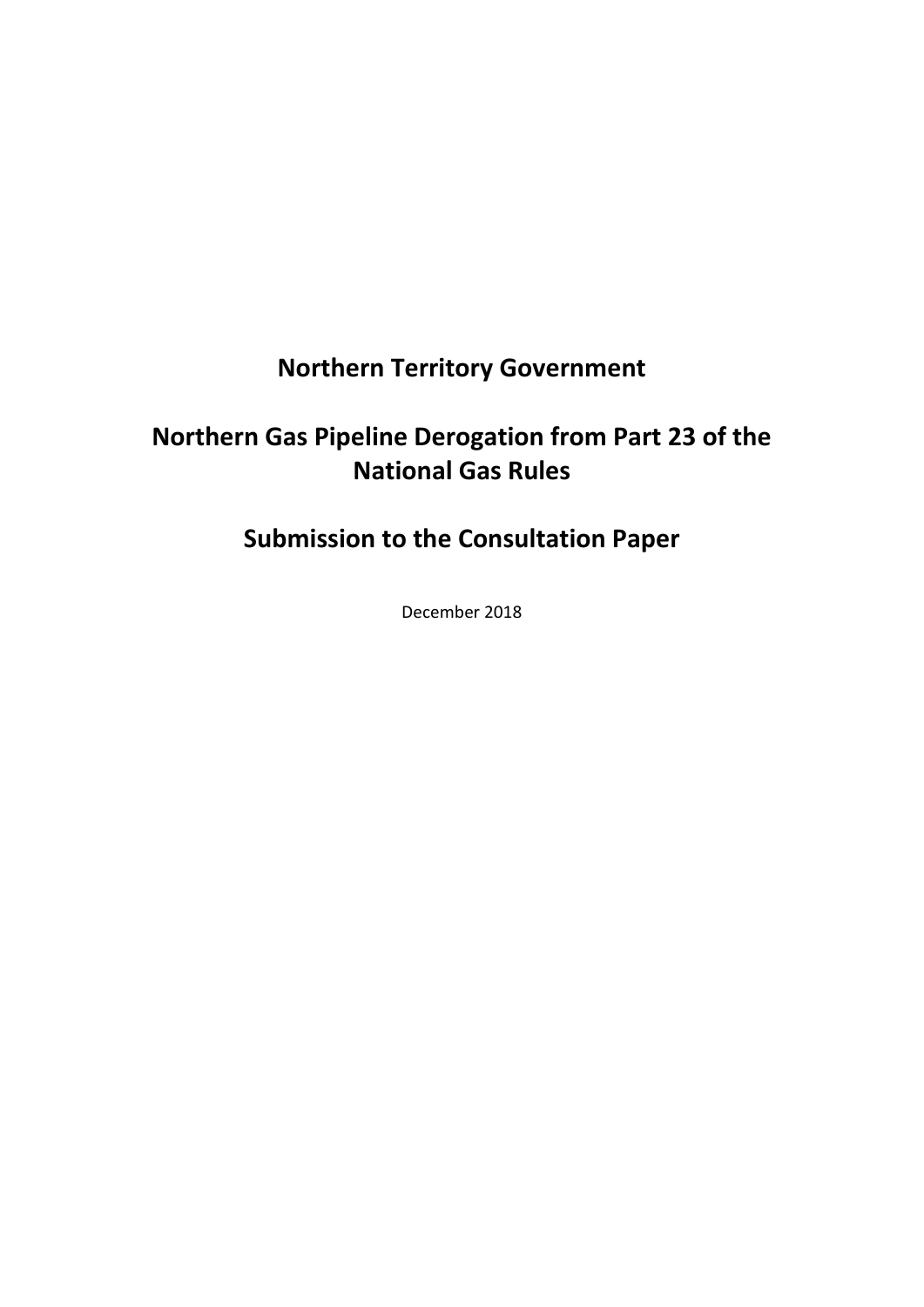## **Introduction**

Historically, the Northern Territory gas market has been isolated from the eastern and western gas markets, and consists of a number of interconnected pipeline systems with a small number of gas suppliers. However, the Territory gas market is entering a phase of significant change which is being driven by the following structural, regulatory and policy changes:

- The Territory is now physically connected to the Australian east coast gas market through the construction of the Northern Gas Pipeline (NGP) from Tennant Creek to Mount Isa in Queensland.
- The Northern Territory Government has lifted the moratorium on hydraulic fracturing and is in the process of designing the regulatory framework to facilitate sustainable unconventional onshore gas exploration and development. The Territory's onshore gas reserves are considered to be some of the most prospective in the country, with the Beetaloo Basin estimated to hold 6.6 trillion cubic feet of gas<sup>1</sup>.
- The Northern Territory Government announced a Five Point NT Gas Strategy (the Strategy) to drive the Territory Government's vision to develop the Territory as a world class hub for gas production, manufacturing and services by 2030. The Strategy includes five targets:
	- 1. Get more LNG in Darwin and expand Darwin's LNG Export Hub.
	- 2. Grow the gas supply and service industry.
	- 3. Establish a gas manufacturing industry.
	- 4. Grow research, innovation and training capacity.
	- 5. Contribute to national energy security on the East Coast.

The NGP, and any potential extension and expansion of this pipeline<sup>2</sup>, is a critical piece of infrastructure to enable the successful development, and delivery of, new gas supplies to market (both within the Territory and to the east coast of Australia). The Territory considers it is important that the commercial incentives underpinning the NGP, which were developed through a competitive tender process, are preserved to ensure certainty for any further investment in expansion of the NGP.

It is on this basis that Territory Government make this submission to the Australian Energy Market Commission (AEMC) on the Consultation Paper for the rule change request from Environmental Justice Australia and the Institute for Energy Economics and Financial Analysis(the proponents). The Territory Government's submission to the rule change request is structured on the following basis:

- The body of the submission outlines the rationale for the derogation exempting the NGP from the Part 23 Framework that was sought by the Territory Government and agreed by the Council of Australian Governments Energy Council in 2017.
- [Attachment A](#page-6-0) provides responses to the individual questions contained in the AEMC consultation paper.

<sup>-</sup><sup>1</sup> Origin Energy, *Beetaloo Basin drilling results indicate material gas resource*, 15 February 2017, [https://www.originenergy.com.au/about/investors-media/media-centre/beetaloo-basin-drilling-results](https://www.originenergy.com.au/about/investors-media/media-centre/beetaloo-basin-drilling-results-indicate-material-gas-resource.html)[indicate-material-gas-resource.html](https://www.originenergy.com.au/about/investors-media/media-centre/beetaloo-basin-drilling-results-indicate-material-gas-resource.html)

<sup>2</sup> Australian Energy Market Operator, *2018 Gas Statement of Opportunities*, [https://www.aemo.com.au/-](https://www.aemo.com.au/-/media/Files/Gas/National_Planning_and_Forecasting/GSOO/2018/2018-Gas-Statement-Of-Opportunities.pdf) [/media/Files/Gas/National\\_Planning\\_and\\_Forecasting/GSOO/2018/2018-Gas-Statement-Of-Opportunities.pdf](https://www.aemo.com.au/-/media/Files/Gas/National_Planning_and_Forecasting/GSOO/2018/2018-Gas-Statement-Of-Opportunities.pdf)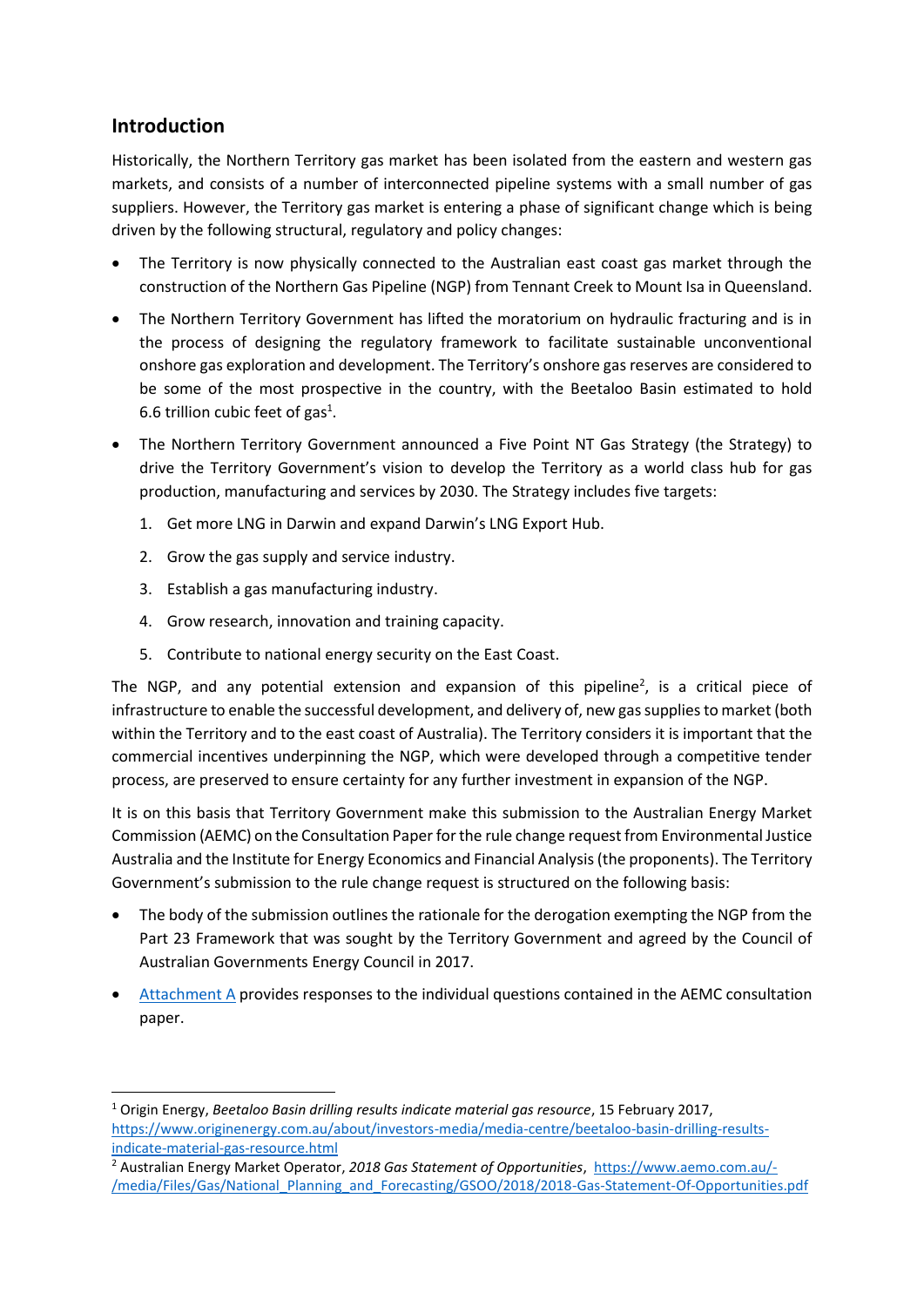# **1. The Northern Gas Pipeline Access Principles**

In 2014, the Territory Government tendered for the right to construct and operate the North East Gas Interconnector (now the NGP) to link the Northern Territory gas market with the East Coast gas market.

At its 38<sup>th</sup> meeting on 10 October 2014, the Council of Australian Governments reflected in its meeting communique that:

*COAG supported the work being undertaken by the Northern Territory to establish a competitive process for the private sector to bring forward proposals for the construction and operation of a pipeline to connect the Northern and Eastern Gas Markets. COAG agreed that connecting these gas markets is the next step to developing a national gas grid and will contribute to the development of a more national and competitive domestic gas market, helping to improve supply security.<sup>3</sup>*

As a result of this competitive process, the Territory selected Jemena to construct, own and operate the NGP pursuant to a Project Development Agreement (PDA) signed in November 2015.

Under the regulatory environment existing at the time (and prior to 1 August 2017), most transmission pipelines like the NGP were non-scheme pipelines not subject to access regulation. Nonetheless, in inviting tenders for the NGP, the Territory Government required the development of Access Principles under which all prospective users would be able to gain access to pipeline services on the NGP on a non-discriminatory basis. The Access Principles<sup>4</sup>, which are legally binding, set out:

that Jemena must provide access seekers with access to:

-

- $\circ$  firm services at tariffs no higher than those set out in Annexure 1 to the Access Principles
- $\circ$  nitrogen removal services at tariffs no higher than those set out in Annexure 1 to the Access Principles
- a dispute resolution procedure that requires Jemena and an access seeker to submit a dispute to arbitration if the dispute remains unresolved following the negotiation process specified in the Access Principles
- arrangements for queuing, and pipeline connections, extensions and expansions.

# **2. The Part 23 Framework and pipelines developed through a competitive process**

In April 2016, the Australian Competition and Consumer Commission (ACCC) published the final report of its Inquiry into the East Coast Gas Market which investigated the competitiveness of wholesale gas prices in eastern and southern Australia. The report detailed the ACCC's findings that '*existing* transmission pipelines on the east coast have market power and their ability and incentive to exercise

<sup>&</sup>lt;sup>3</sup> Council of Australian Governments 2014, Meeting Communique, 10 October, [https://www.coag.gov.au/sites/default/files/communique/coag\\_communique\\_10\\_october\\_2014.pdf.](https://www.coag.gov.au/sites/default/files/communique/coag_communique_10_october_2014.pdf) 4 Jemena 2018, *Northern Gas Pipeline – Access Principles*,

[https://jemena.com.au/getattachment/industry/pipelines/Northern-Gas-Pipeline/Services/NGP-Access-](https://jemena.com.au/getattachment/industry/pipelines/Northern-Gas-Pipeline/Services/NGP-Access-Principles.pdf.aspx)[Principles.pdf.aspx.](https://jemena.com.au/getattachment/industry/pipelines/Northern-Gas-Pipeline/Services/NGP-Access-Principles.pdf.aspx)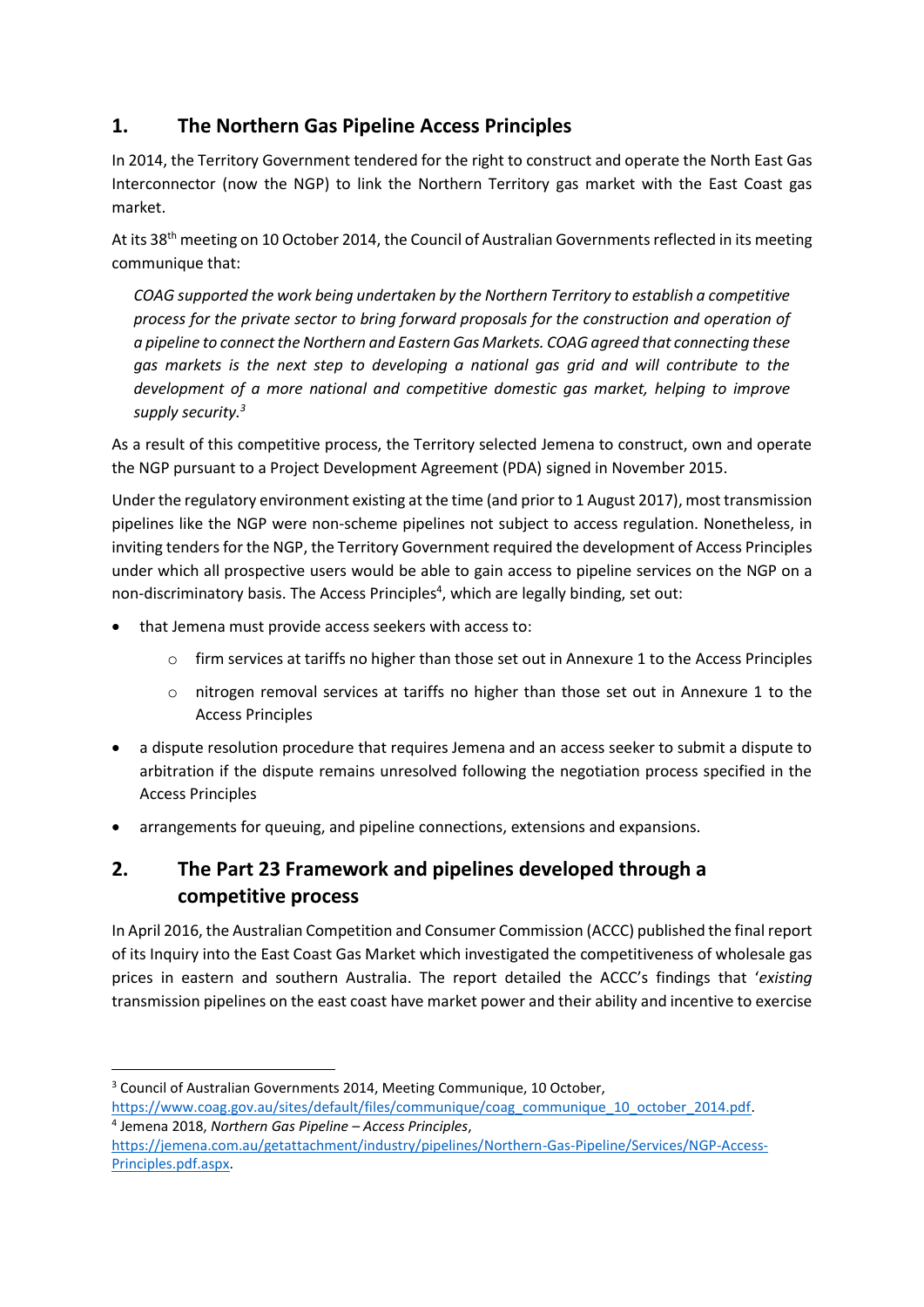that power is not being effectively constrained at this time' 5 . However, in contrastto *existing* pipelines, the ACCC found that "'competition for the market' can impose an effective constraint on the behaviour of *new* pipeline[s]"<sup>6</sup>.

In response to the ACCC's Inquiry findings, in August 2016 the Energy Council directed the Independent Chair of the Gas Market Reform Group (GMRG), Dr Michael Vertigan, to examine the current regulatory test for the regulation of gas pipelines. Stakeholder consultation during Dr Vertigan's Examination confirmed the ACCC's findings that competition to build a new pipeline can be effective in limiting market power:

*Stakeholders agree with the ACCC that competition to build a new pipeline can be effective in limiting market power. A number of stakeholders identified additional examples (to the NGP and QSN Link) to support that competition to build a pipeline can impose an effective constraint on the access behaviour of new pipelines.<sup>7</sup>*

Dr Vertigan recommended that, rather than amending the regulatory test, a new Information Disclosure and Arbitration Framework for non-scheme pipelines be established to reduce the information asymmetry and imbalance in bargaining power that shippers can face when negotiating with operators of otherwise unregulated pipelines.

Dr Vertigan's recommendations were endorsed by Energy Council on 14 December 2016 and the GMRG commenced work on the final design of the Part 23 Framework and the legislation to implement it.

The application of the Part 23 Framework to the NGP and other pipelines developed through a competitive process was raised with the GMRG during consultation on the final design. Jemena, in its April 2017 submission to the GMRG on the Implementation Options Paper, submitted that the exemptions from the Part 23 Framework should be extended to cover pipelines like the NGP:

*Jemena considers that exemptions from the statutory arbitration scheme should apply to greenfield pipelines which have resulted from a competitive process (such as the NGP) and/or otherwise are subject to access arrangements by way of binding agreement with the relevant State or Territory Government. <sup>8</sup>*

Jemena provided arguments in support of this position, including that tariffs for the NGP have been set through a competitive tender process and that it is subject to an open access regime.

Notwithstanding the ACCC's findings that the constraints on the exercise of market power for new pipelines can be effective, in its Final Design Recommendation for the Part 23 Framework the GMRG

-

<sup>5</sup> Australian Competition and Consumer Commission 2016, *Inquiry into the East Coast Gas Market*, April, p. 101.

<sup>6</sup> Australian Competition and Consumer Commission 2016, *Inquiry into the East Coast Gas Market*, April, p. 101.

<sup>7</sup> Vertigan, Dr. M. 2016, *Examination of the Current Test for the Regulation of Gas Pipelines - Report*, 14 December.

<sup>8</sup> Jemena 2017, *Gas Pipeline Information Disclosure and Arbitration Framework – Jemena Submission on the Implementation Options Paper*, April,

<http://gmrg.coagenergycouncil.gov.au/sites/prod.gmrg/files/submissions/gas-pipeline/jemena.pdf>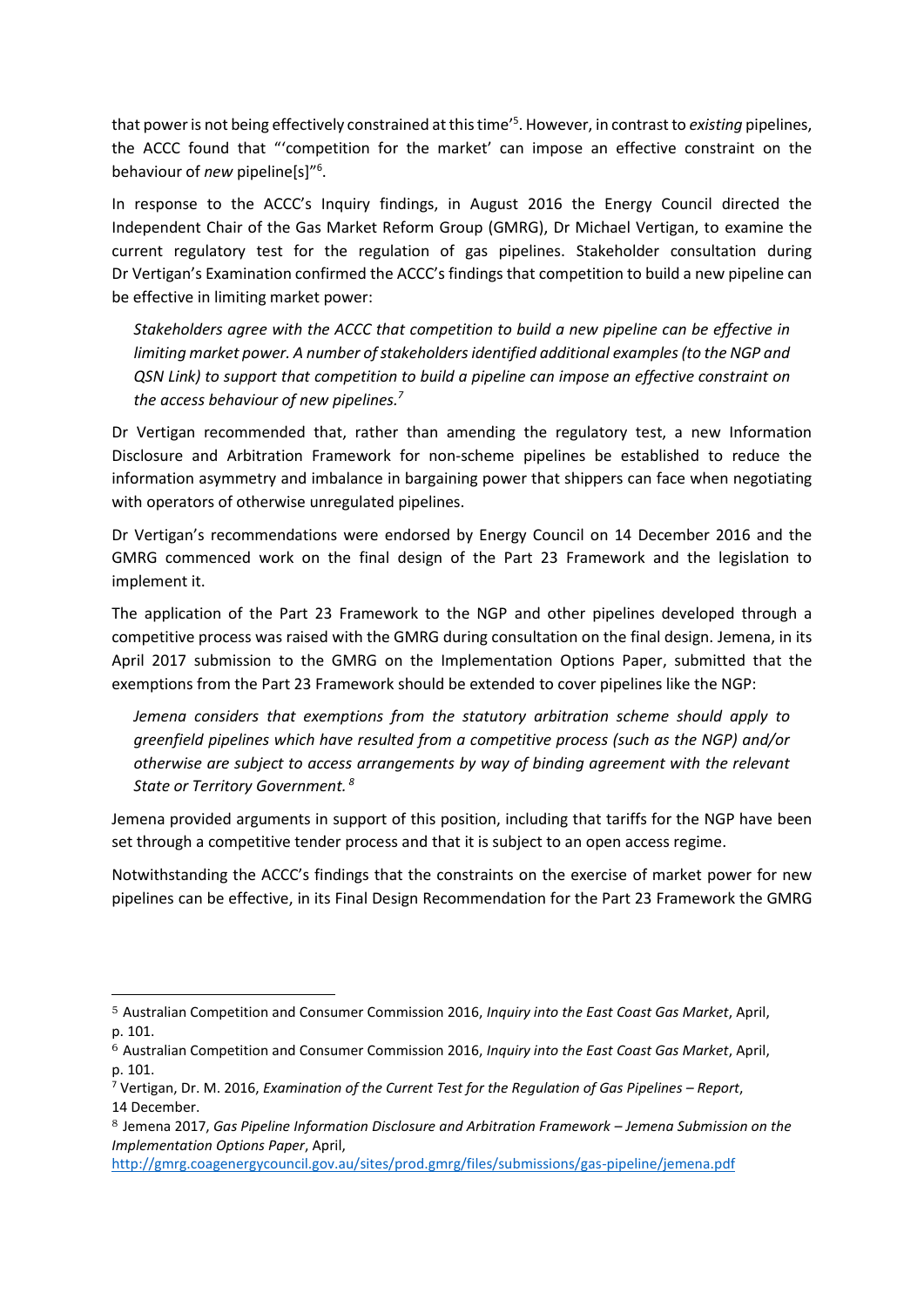acknowledged Jemena's proposed exemption categories but did not address Jemena's arguments as it did for a number of other exemption categories proposed by stakeholders, other than to state:<sup>9</sup>

*The GMRG does not believe that the additional exemption categories suggested by stakeholders. Should a dispute arise in relation pipelines with these characteristics, these matters would likely be considered by the arbitrator in making a determination.<sup>10</sup>*

Subsequently, exemptions (other than the NGP derogation) under the initial rules for the Part 23 Framework implemented in August 2017 were limited to non-scheme pipelines not providing third party access (exemption from information disclosure provisions and arbitration of access disputes); single shipper pipelines (exemption from information disclosure provisions) and pipelines with an average injection of less than 10 terajoules per day (exemption from publishing service usage information, service availability information and financial information). The NGP does not fall into any of these categories.

## **3. Northern Gas Pipeline derogation from the Part 23 Framework**

In the context of significant uncertainty about the merit of applying the Part 23 Framework to a pipeline like the NGP, a derogation exempting the NGP from the Part 23 Framework was sought by the Territory Government. The proposed derogation was agreed by Energy Council was included in the initial Rules for the Part 23 Framework that came into effect on 1 August 2017. The explanatory statement for the initial rules states:

*The derogation provided for under Part 2 exempts the Northern Gas Pipeline (NGP) from the operation of Part 6A of the NGL for a period of 15 years from when the pipeline is commissioned. The NGP is being developed by Jemena Northern Gas Pipeline Pty Ltd (Jemena) following a competitive tender process conducted by the Northern Territory Government in 2015 and is due to be completed in late 2018. The Project Development Agreement signed by Jemena and the NT Government sets out the access principles that were agreed to as a result of the competitive process and are intended to address many of the same issues the framework is designed to address.<sup>11</sup>*

Consistent with the consideration made by Energy Council, assessing the merit of the proponent's rule change request to remove the derogation for the NGP requires consideration of whether the NGP Access Principles achieve the same objectives as the Part 23 Framework.

The overarching objective of the Part 23 Framework, including both the information disclosure and arbitration mechanisms, is to facilitate access on reasonable terms to services provided by non-scheme pipelines. Thisis taken to mean at prices and terms and conditions that, so far as practical, reflect the outcomes that would occur in a workably competitive market.<sup>12</sup>

The Access Principles provide binding competitively determined prices, an obligation to provide non-discriminatory access to third parties and a mechanism to resolve disputes. The information

-

<sup>9</sup> Gas Market Reform Group 2017, *Gas Pipeline Information Disclosure and Arbitration Framework Final Design*, June, pp. 39, 52-53.

<sup>10</sup> Gas Market Reform Group 2017, *Gas Pipeline Information Disclosure and Arbitration Framework Final Design*, June, p. 53.

<sup>11</sup> Gas Market Reform Group 2017, *Gas Pipeline Information Disclosure and Arbitration Framework - Initial National Gas Rules - Explanatory note*, August, p. 47.

<sup>12</sup> Gas Market Reform Group 2017, *Gas Pipeline Information Disclosure and Arbitration Framework Final Design*, June.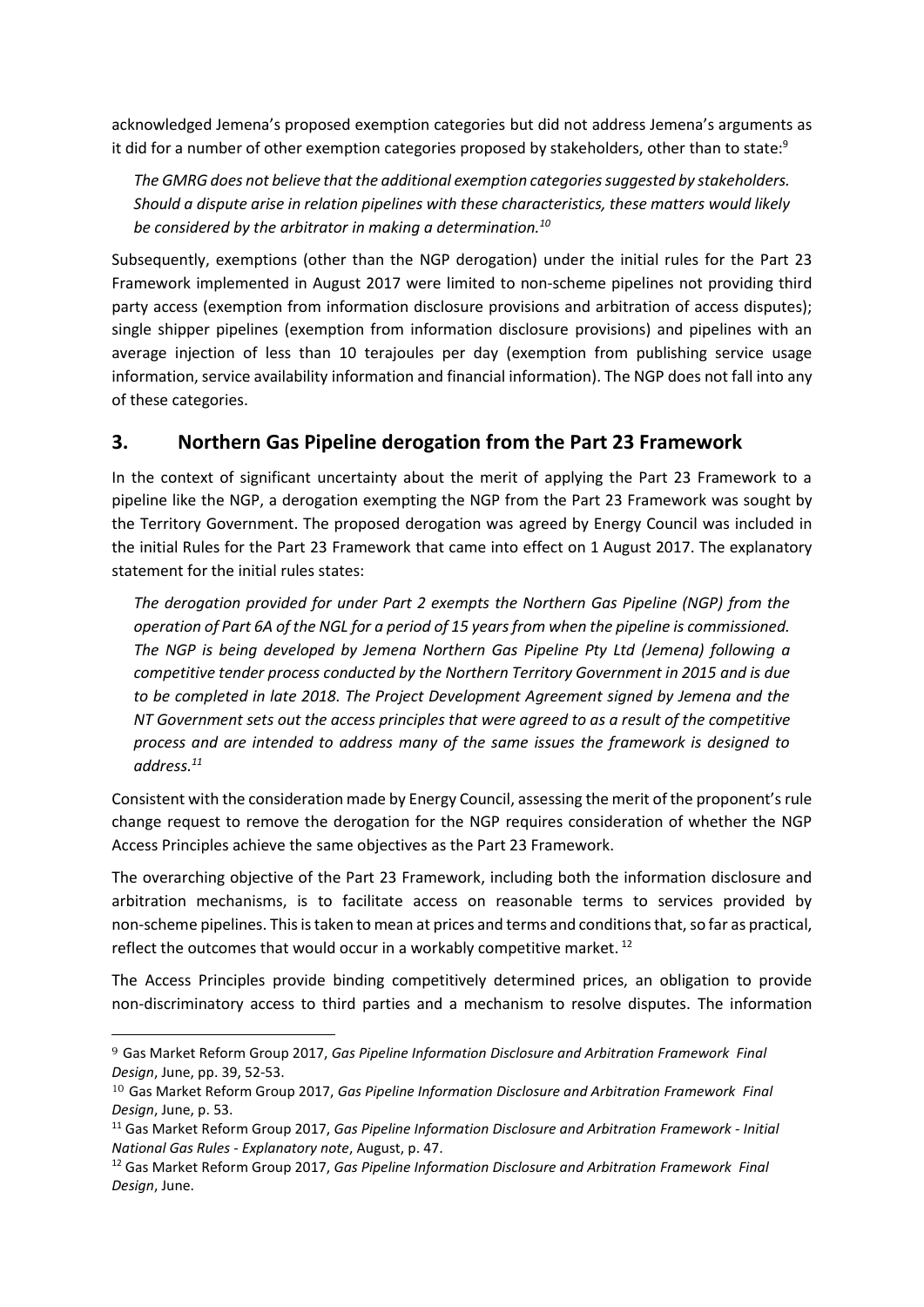available, both at the time the derogation was made and at present, indicates that the binding prices set out in the Access Principles reflect a competitive market outcome and therefore do achieve the same objective as the Part 23 Framework.

For its 2016 'Inquiry into the east coast gas market' the Territory Government provided information to the ACCC on the NGP tender process. The ACCC found that the outcome of the competitive tender process for the construction and operation of the NGP suggests that 'competition for the market' can impose an effective constraint on the behaviour of new pipelines. In relation to the NGP, the ACCC endorsed the Territory Government's inclusion of the Access Principles as a tender outcome and concluded that 'the rate of return adopted in the winning bid [for the NGP] suggests that there was a reasonable level of competition between these bidders'<sup>13</sup>.

In submissions to Dr Vertigan's 2016 'Examination of the current test for the regulation of gas pipelines', Central Petroleum and Santos, oil and gas explorers and producers in Central Australia and potential purchasers of transport on the NGP, endorsed the outcomes from the competitive tender process for the NGP. Central Petroleum stated that 'whilst the NGP tariff is a significant cost for NT production (17 per cent of delivered cost), Central believes it is reasonable given the cost of the NGP development and the fact it was derived through a competitive process'<sup>14</sup>. Santos stated that its experience, including with the NGP, was that 'the competitive tension to tender for the right to secure pipeline rights elicits competitive market results'<sup>15</sup>.

The Territory's rationale for preserving the NGP's derogation from Part 23 of the NGR is explored further in the responses to the individual questions in the AEMC Consultation Paper i[n Attachment A.](#page-6-0)

## **4. Conclusion**

-

The Territory Government considers that the derogation for the NGP from Part 23 of the NGR should be maintained on the following grounds:

- The Access Principles were developed through a competitive tender process and reflect a competitive outcome.
- The Access Principles in the PDA achieve the same outcomes that Part 23 of the NGR would achieve.
- Applying Part 23 of the NGR on top of the Access Principles amounts to regulatory duplication which would lead to confusion amongst access seekers and potentially forum shopping.

The Territory considers it is important that the commercial incentives underpinning the NGP, which were developed through a competitive tender process, are preserved to ensure certainty for future investment in the expansion of the NGP. This will be critical to ensure the Territory can develop its onshore gas potential and deliver to markets, both in the Territory and to the east coast of Australia.

<sup>13</sup> Australian Competition and Consumer Commission 2016, *Inquiry into the East Coast Gas Market*, April, p. 97. <sup>14</sup> Central Petroleum 2016, *Submission to the Examination of the Current Test for the Regulation of Gas* 

*Pipelines*, October, p. 21, [http://www.coagenergycouncil.gov.au/sites/prod.energycouncil/files/publications/documents/Central%20Pet](http://www.coagenergycouncil.gov.au/sites/prod.energycouncil/files/publications/documents/Central%20Petroleum%20response%20to%20gas%20pipeline%20coverage%20test%20consultation.pdf) [roleum%20response%20to%20gas%20pipeline%20coverage%20test%20consultation.pdf.](http://www.coagenergycouncil.gov.au/sites/prod.energycouncil/files/publications/documents/Central%20Petroleum%20response%20to%20gas%20pipeline%20coverage%20test%20consultation.pdf)

<sup>15</sup> Santos 2016, *Submission to the Examination of the Current Test for the Regulation of Gas Pipelines*, October, p. 3,

[http://www.coagenergycouncil.gov.au/sites/prod.energycouncil/files/publications/documents/Santos%20resp](http://www.coagenergycouncil.gov.au/sites/prod.energycouncil/files/publications/documents/Santos%20response%20to%20gas%20pipeline%20coverage%20test%20consultation.pdf) [onse%20to%20gas%20pipeline%20coverage%20test%20consultation.pdf.](http://www.coagenergycouncil.gov.au/sites/prod.energycouncil/files/publications/documents/Santos%20response%20to%20gas%20pipeline%20coverage%20test%20consultation.pdf)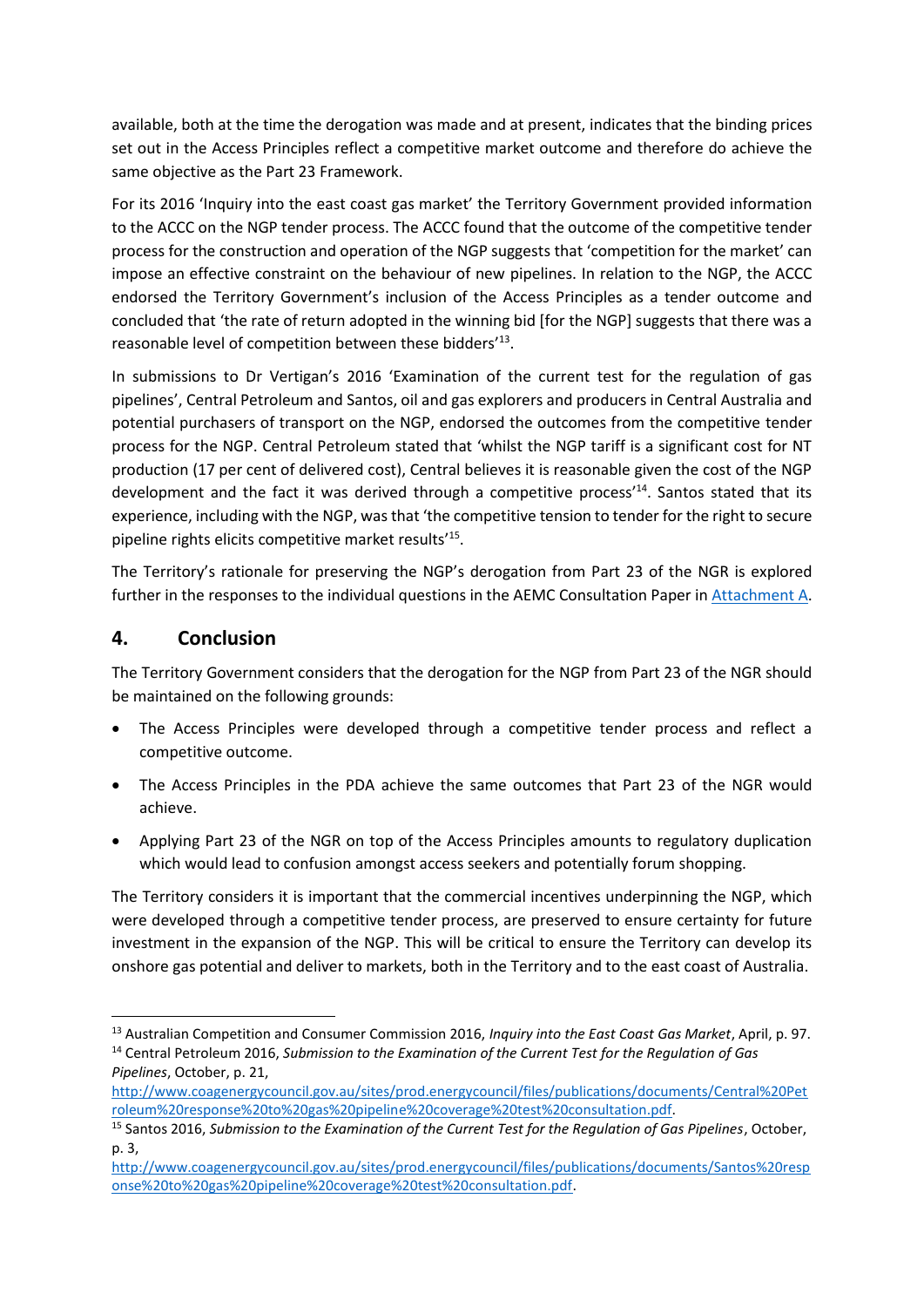#### <span id="page-6-0"></span>**Question 1: Monopoly Pricing Outcomes**

*Do the regulatory arrangements applicable to the NGP under the access principles produce similar outcomes to the access regime under Part 23 of the NGR with respect to constraining the exercise of market power by a pipeline service provider?*

#### **Northern Territory Government Response**

The Territory Government considers that the Access Principles achieve the same outcomes for the NGP that would be achieved by the Part 23 Framework for other pipelines – prices and other terms and conditions for transportation of gas that, so far as practical, reflect the outcomes of a workably competitive market. Specifically:

- The Access principles implement prices, terms and conditions for the NGP that reflect the outcome of the competitive tender process to construct and operate the NGP. Through the tender process, the Territory leveraged the Power and Water Corporation as the foundation gas transportation customer for the benefit of all future gas shippers.
- The Access Principles require that Jemena provide access to the NGP on a non-discriminatory basis at competitive prices fixed in real terms for 15 years, and outline the NGP's access policy including arrangements for queuing, connections, extensions and expansion, and dispute resolution.
- The dispute resolution procedure requires that any dispute between an access seeker and Jemena arising out of or in connection with the Access Principles, including a failure to negotiate the terms of a contractual access agreement, must be submitted to arbitration under the Institute of Arbitrators and Mediators Australia Arbitration Rules, which are binding.

To this end, the Territory considers the Access Principles constrain the exercise of market power by Jemena and reflect the outcomes of a workably competitive market.

A basic financial analysis of the NGP by one of the rule change proponents, the Institute for Energy Economics and Financial Analysis (IEEFA), undertaken in 2016 (and attached to the proponent's rule change request) contradicts the proponent's assertion that the Access Principle prices represent monopoly prices. For the size of the pipeline and estimated construction cost, IEEFA estimated that a commercial tariff for the NGP if it was fully contracted would be \$2.01 per gigajoule (GJ), which is above the Access Principles firm tariff of \$1.40 per GJ (2015 dollars).<sup>16</sup>

#### **Question 2: Information Asymmetry Outcomes**

*Do the regulatory arrangements applicable to the NGP under the access principles produce similar outcomes to the access regime under Part 23 of the NGR with respect to information asymmetry?*

#### **Northern Territory Government Response**

-

The Territory considers that the NGP access principles will give rise to similar outcomes with respect to information asymmetry as the Part 23 Framework. The NGP access principles provide a mechanism to allow shippers to negotiate gas pipeline services on reasonable terms and conditions (this is also articulated in the response to question 1).

<sup>16</sup> Institute for Energy Economics and Financial Analysis 2016, *Pipe Dream: A Financial Analysis of the Northern Gas Pipeline*, May, p. 30, [https://www.aemc.gov.au/sites/default/files/2018-08/Annexure%202%20Pipe-](https://www.aemc.gov.au/sites/default/files/2018-08/Annexure%202%20Pipe-Dream-A-Financial-Analysis-of-the-NEGI-MAY-2016_0.pdf)[Dream-A-Financial-Analysis-of-the-NEGI-MAY-2016\\_0.pdf.](https://www.aemc.gov.au/sites/default/files/2018-08/Annexure%202%20Pipe-Dream-A-Financial-Analysis-of-the-NEGI-MAY-2016_0.pdf)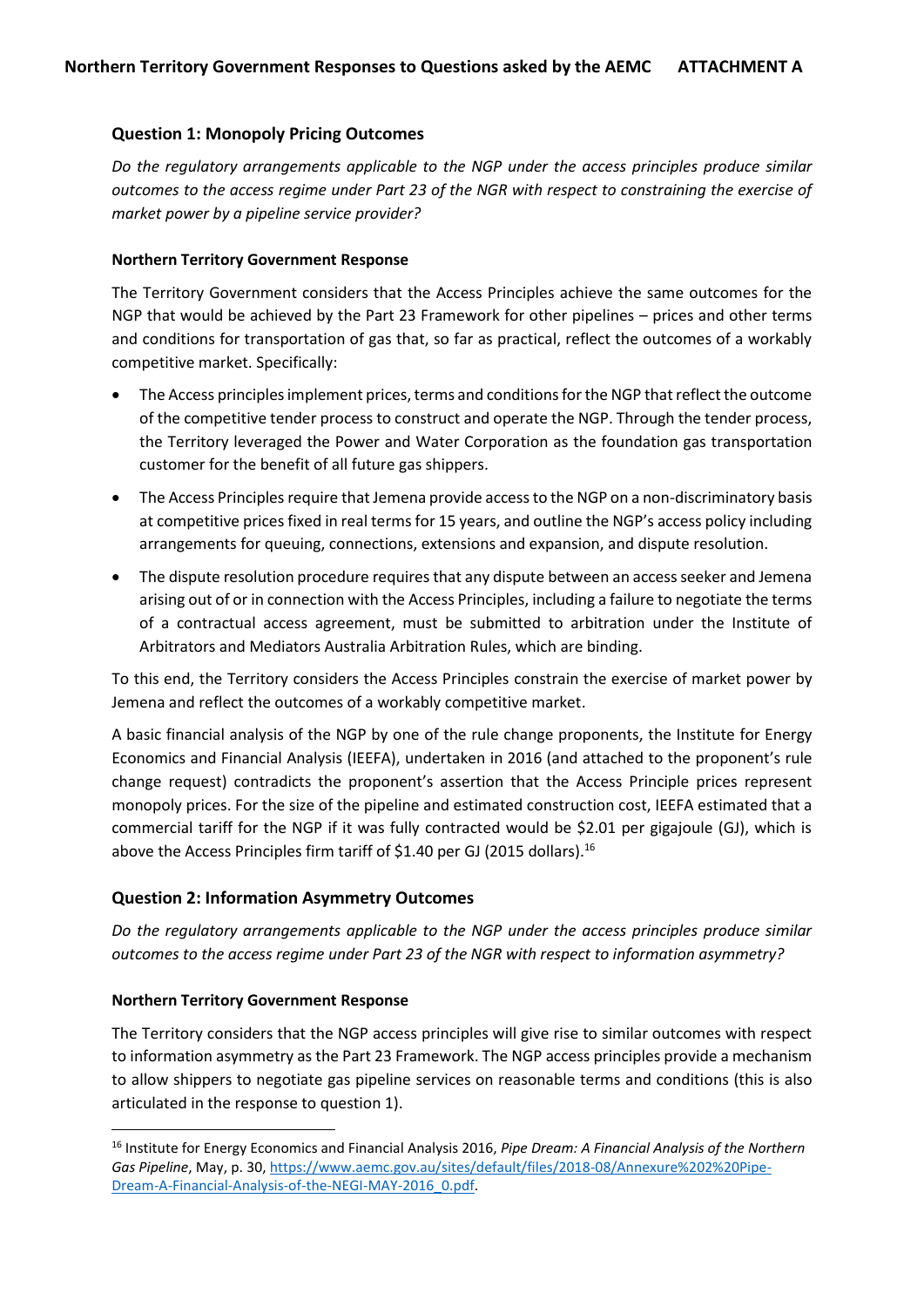The Part 23 Framework comprises an information disclosure mechanism, designed to inform shippers whether they should seek access, and an arbitration mechanism with cost-based pricing principles, to address the imbalance of bargaining power between pipeline service providers and access seekers. Both these outcomes are addressed by the NGP Access Principles, which bind Jemena to competitively determined terms and conditions of access to the NGP and provide an arbitration mechanism in the event of disputes. Under the NGP Access Principles, the publication of financial information as required by the Part 23 Framework to enable access seekers to determine the reasonableness of price offers is made redundant by the establishment of competitively determined binding access prices.

#### **Question 3: Special Circumstances Impacting the NGP**

*Are there are any special circumstances regarding or impacting the NGP due to which the application of the Part 23 framework for non-scheme pipelines may be inappropriate? What are these circumstances, and how may they impact on the NT and/or east coast gas market?*

#### **Northern Territory Government Response**

The existence of the binding NGP Access Principles is a special circumstance which the Territory Government considers makes the application of the Part 23 Framework to the NGP inappropriate. The NGP Access Principles were negotiated by the Territory Government for the benefit of all access seekers. The application of the Part 23 Framework, in addition to the NGP Access Principles, may result in regulatory duplication, confusion amongst access seekers and forum shopping. In assessing the proponent's rule change request, the AEMC should consider the incremental benefits of the application of the Part 23 Framework for consumers in the context of the incremental costs, which may include additional information disclosure costs for the service provider, the cost of frivolous or speculative arbitrations for access seekers and the service provider, and increased regulatory uncertainty potentially adversely affecting future investment in the NGP.

#### **Question 4: Regulatory Complexity**

*Does the proposed rule lead to an increase or a decrease in the complexity of the regulatory arrangements?*

#### **Northern Territory Government Response**

In its original application seeking a derogation for the NGP from the Part 23 Framework, the Territory articulated the following concerns relating to regulatory complexity: the application of the Framework in addition to the Access Principles would result in overlapping access frameworks, causing confusion and forum shopping, and resulting in additional administrative burden for shippers and Jemena, for uncertain benefits.

On this basis, to provide certainty to the service provider and the wider gas industry and the Territory, the Northern Territory requested a derogation to ensure the NGP would be exempt from the entire Framework for a period of 15 years from the commencement of the operation of the pipeline.

The Territory considers that this concern of regulatory complexity and duplication remains valid.